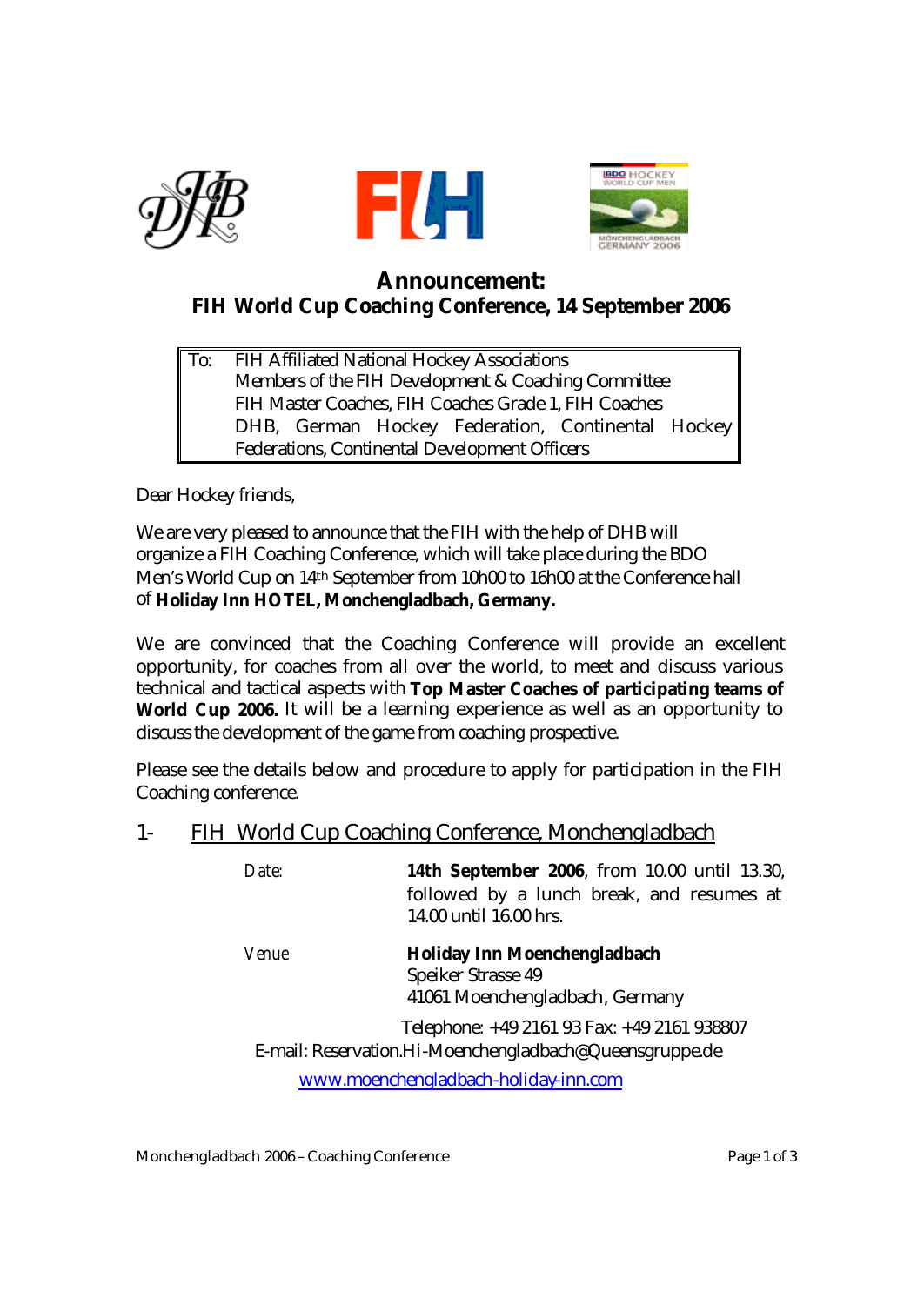| <b>Presenters:</b> | Top Master Coaches from the World Cup 2006<br>participating teams and top FIH coaching<br>experts will be invited to be the presenters in<br>this international Coaching Conference.<br>All of them either medal winners at Olympic<br>Games and world cup tournaments or top<br>coaching experts at international level.                                           |
|--------------------|---------------------------------------------------------------------------------------------------------------------------------------------------------------------------------------------------------------------------------------------------------------------------------------------------------------------------------------------------------------------|
| <b>Programme:</b>  | 1. This conference is being held for the purpose<br>of evaluating and discussing in a large group<br>of coaches the development of hockey and<br>hockey coaching as observed during the Men's<br>World Cup and other top events.<br>The conference, presentation and discussions<br>will be conducted by experienced international<br>top-level FIH Master Coaches. |
|                    | 2. The FIH Guidelines for Coach Education and<br><b>Accreditation of coaches at National</b><br>Association level are in their final stage of<br>preparation. We see it as very useful to discuss<br>its important features at this stage, with the<br>purpose to make the guidelines optimally meet<br>the needs of the National Associations.                     |
|                    | <i>14</i> <sup>th</sup> September 2006,<br>First Session: from 10.00 until 13.30 hrs.<br>Followed by a short lunch break,<br>Second session at 14.10 until 16.00 hrs.                                                                                                                                                                                               |
| Participation:     | All interested coaches (neither specific<br>qualifications nor accreditation required)<br>And people involved at NA Board or<br>management level in Coaches Education and<br>Accreditation.                                                                                                                                                                         |
| Participation Fee: | <b>Total (Euro 20)</b> for one-day conference<br>This fee includes, right to participate,<br>Light lunch<br>And certificate of participation.                                                                                                                                                                                                                       |